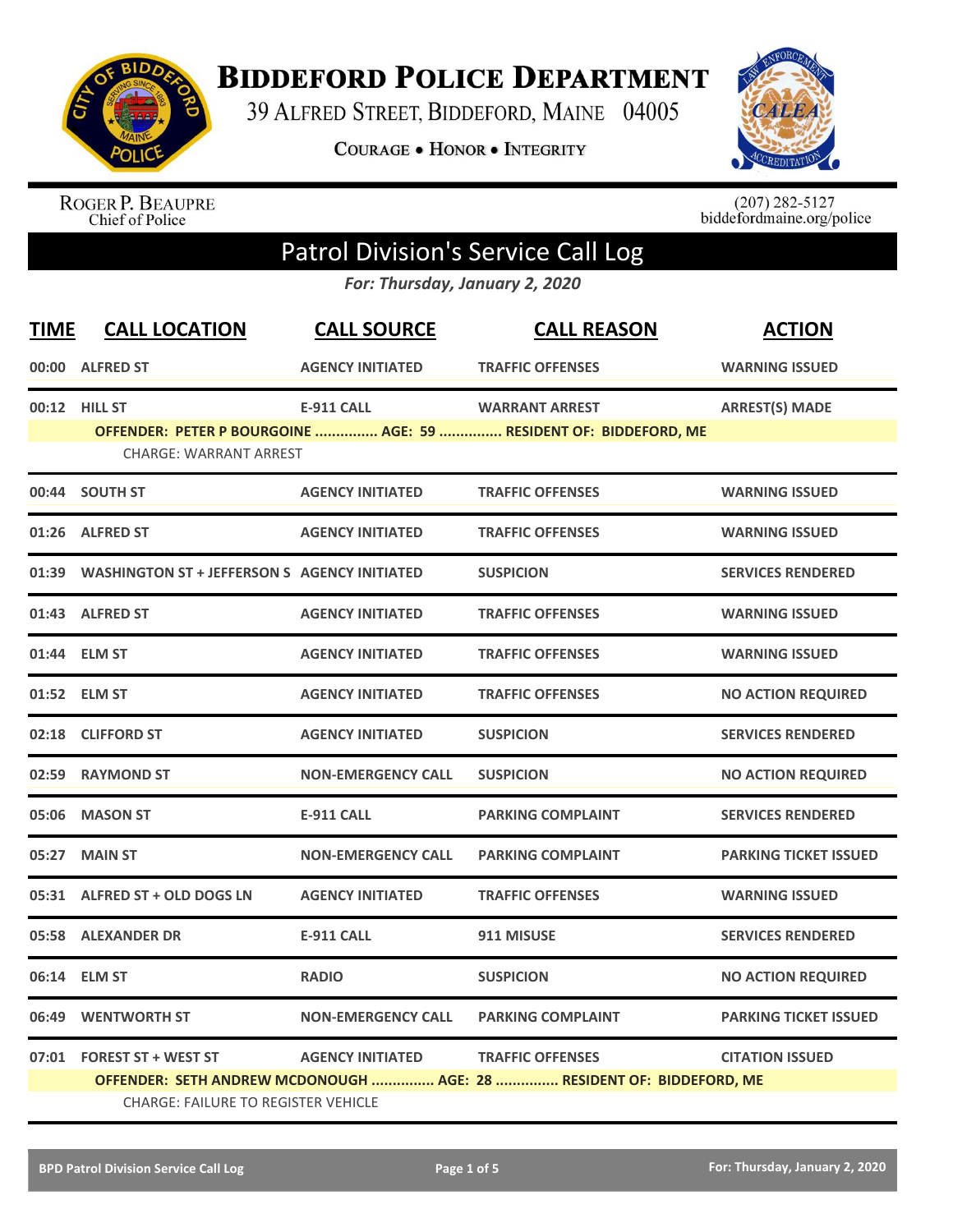| <b>TIME</b> | <b>CALL LOCATION</b>      | <b>CALL SOURCE</b>        | <b>CALL REASON</b>                     | <b>ACTION</b>             |
|-------------|---------------------------|---------------------------|----------------------------------------|---------------------------|
|             | 07:19 PLYMOUTH DR         | <b>E-911 CALL</b>         | <b>MENTAL ILLNESS CASES</b>            | <b>REPORT TAKEN</b>       |
|             | 07:28 SOUTH ST            | <b>NON-EMERGENCY CALL</b> | <b>SUSPICION</b>                       | <b>SERVICES RENDERED</b>  |
|             | 07:35 DARTMOUTH ST        | <b>E-911 CALL</b>         | 911 MISUSE                             | <b>NO ACTION REQUIRED</b> |
|             | 07:36 HILL ST             | <b>AGENCY INITIATED</b>   | <b>TRAFFIC OFFENSES</b>                | <b>VSAC ISSUED</b>        |
|             | 07:50 HILL ST             | <b>AGENCY INITIATED</b>   | <b>TRAFFIC OFFENSES</b>                | <b>WARNING ISSUED</b>     |
|             | 07:58 HILL ST             | <b>AGENCY INITIATED</b>   | <b>TRAFFIC OFFENSES</b>                | <b>WARNING ISSUED</b>     |
|             | 08:04 WESTMORE AVE        | <b>NON-EMERGENCY CALL</b> | <b>CHECK WELFARE</b>                   | <b>NEGATIVE CONTACT</b>   |
|             | 08:26 WEST ST             | <b>AGENCY INITIATED</b>   | <b>TRAFFIC OFFENSES</b>                | <b>VSAC ISSUED</b>        |
|             | 08:48 ALFRED ST           | <b>AGENCY INITIATED</b>   | <b>TRAFFIC OFFENSES</b>                | <b>VSAC ISSUED</b>        |
|             | 09:03 ALFRED ST           | <b>NON-EMERGENCY CALL</b> | <b>SUSPICION</b>                       | <b>SERVICES RENDERED</b>  |
|             | 09:04 ALFRED ST           | <b>AGENCY INITIATED</b>   | <b>TRAFFIC OFFENSES</b>                | <b>WARNING ISSUED</b>     |
|             | 09:27 ELM ST              | <b>NON-EMERGENCY CALL</b> | <b>CRIMINAL MISCHIEF</b>               | <b>REPORT TAKEN</b>       |
|             | 09:37 CUTTS ST            | <b>E-911 CALL</b>         | <b>DEATH ATTENDED &amp; UNATTENDED</b> | <b>REPORT TAKEN</b>       |
| 09:39       | <b>MARINER WAY</b>        | <b>NON-EMERGENCY CALL</b> | <b>BURGLARY OF A MOTOR VEHICLE</b>     | <b>REPORT TAKEN</b>       |
|             | 09:51 ALFRED ST           | <b>AGENCY INITIATED</b>   | <b>TRAFFIC OFFENSES</b>                | <b>SERVICES RENDERED</b>  |
|             | 10:06 POOL ST + DECARY RD | <b>AGENCY INITIATED</b>   | <b>TRAFFIC OFFENSES</b>                | <b>WARNING ISSUED</b>     |
|             | 10:14 PROSPECT ST         |                           | WALK-IN AT STATION ARTICLES LOST/FOUND | <b>SERVICES RENDERED</b>  |
|             | 10:15 ALFRED ST           | <b>AGENCY INITIATED</b>   | <b>TRAFFIC OFFENSES</b>                | <b>SERVICES RENDERED</b>  |
|             | 10:20 ALFRED ST           | <b>AGENCY INITIATED</b>   | <b>ARTICLES LOST/FOUND</b>             | <b>SERVICES RENDERED</b>  |
|             | 10:34 ELM ST              | E-911 CALL                | <b>CHECK WELFARE</b>                   | <b>GONE ON ARRIVAL</b>    |
|             | 10:42 JOSHUA DR           | <b>NON-EMERGENCY CALL</b> | <b>CIVIL COMPLAINT</b>                 | <b>SERVICES RENDERED</b>  |
|             | 10:46 CHADWICK PL         | <b>WALK-IN AT STATION</b> | <b>PARKING COMPLAINT</b>               | <b>SERVICES RENDERED</b>  |
|             | 10:49 SOUTH ST            | <b>AGENCY INITIATED</b>   | <b>TRAFFIC OFFENSES</b>                | <b>WARNING ISSUED</b>     |
|             | 10:57 SOUTH ST            | <b>WALK-IN AT STATION</b> | 911 MISUSE                             | <b>WARNING ISSUED</b>     |
|             | 11:00 SOUTH ST            | <b>AGENCY INITIATED</b>   | <b>TRAFFIC OFFENSES</b>                | <b>WARNING ISSUED</b>     |
|             | 11:14 RIVER RD            | <b>AGENCY INITIATED</b>   | <b>TRAFFIC OFFENSES</b>                | <b>WARNING ISSUED</b>     |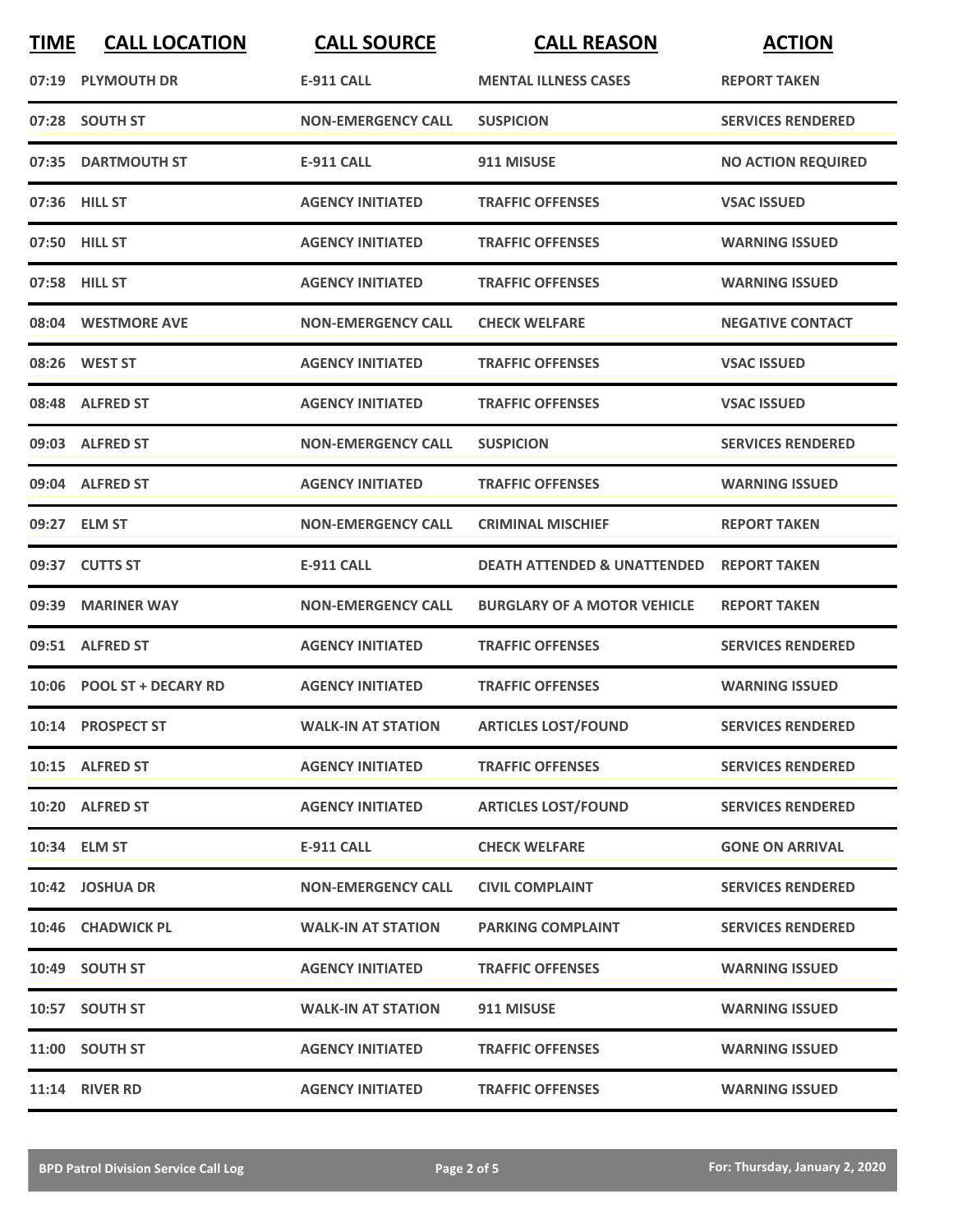| <b>TIME</b> | <b>CALL LOCATION</b>                                                                | <b>CALL SOURCE</b>                                                                       | <b>CALL REASON</b>                 | <b>ACTION</b>             |
|-------------|-------------------------------------------------------------------------------------|------------------------------------------------------------------------------------------|------------------------------------|---------------------------|
|             | 11:33 SOUTH ST                                                                      | <b>AGENCY INITIATED</b>                                                                  | <b>TRAFFIC OFFENSES</b>            | <b>VSAC ISSUED</b>        |
|             | 11:51 SOUTH ST                                                                      | <b>AGENCY INITIATED</b>                                                                  | <b>TRAFFIC OFFENSES</b>            | <b>VSAC ISSUED</b>        |
|             | <b>11:56 MAIN ST</b>                                                                | <b>WALK-IN AT STATION</b>                                                                | <b>HARASSMENT</b>                  | <b>REPORT TAKEN</b>       |
| 12:06       | <b>MAPLEWOOD AVE</b>                                                                | <b>AGENCY INITIATED</b>                                                                  | <b>TRAFFIC OFFENSES</b>            | <b>WARNING ISSUED</b>     |
|             | 12:20 ALFRED ST                                                                     | <b>AGENCY INITIATED</b>                                                                  | <b>TRAFFIC OFFENSES</b>            | <b>WARNING ISSUED</b>     |
| 12:20       | <b>MAPLEWOOD AVE</b><br>OFFENDER: JUVENILE - N  AGE: 16  RESIDENT OF: BIDDEFORD, ME | <b>NON-EMERGENCY CALL</b><br>CHARGE: POSSESSION OF DRUG PARAPHERNALIA WITH INTENT TO USE | <b>DRUG</b>                        | <b>CITATION ISSUED</b>    |
| 12:39       | <b>ALFRED ST</b>                                                                    | <b>RADIO</b>                                                                             | <b>DISABLED VEHICLE</b>            | <b>SERVICES RENDERED</b>  |
|             | 13:01 OLD POOL RD                                                                   | <b>AGENCY INITIATED</b>                                                                  | <b>ANIMAL COMPLAINT</b>            | <b>NEGATIVE CONTACT</b>   |
|             | 13:18 SOUTH ST                                                                      | <b>E-911 CALL</b>                                                                        | <b>DISTURBANCE / NOISE</b>         | <b>SERVICES RENDERED</b>  |
|             | 13:39 ALFRED ST                                                                     | <b>AGENCY INITIATED</b>                                                                  | <b>TRAFFIC OFFENSES</b>            | <b>WARNING ISSUED</b>     |
|             | 13:41 ALFRED ST                                                                     | <b>WALK-IN AT STATION</b>                                                                | <b>DRUG BOX</b>                    | <b>SERVICES RENDERED</b>  |
|             | 13:54 POOL ST                                                                       | <b>AGENCY INITIATED</b>                                                                  | <b>TRAFFIC OFFENSES</b>            | <b>WARNING ISSUED</b>     |
|             | 14:28 BACON ST + HIGH ST                                                            | <b>NON-EMERGENCY CALL</b>                                                                | <b>PARKING COMPLAINT</b>           | <b>NO ACTION REQUIRED</b> |
|             | <b>14:31 GREEN ST</b>                                                               | <b>NON-EMERGENCY CALL</b>                                                                | <b>CODES ENFORCEMENT</b>           | <b>SERVICES RENDERED</b>  |
|             | 14:43 SHEPHERDS WAY                                                                 | <b>AGENCY INITIATED</b>                                                                  | <b>PRO-ACTIVE DV RESPONSE TEAM</b> | <b>NO VIOLATION</b>       |
|             | 15:23 POOL ST                                                                       | <b>NON-EMERGENCY CALL</b>                                                                | <b>INSPECTION PERMIT</b>           | <b>SERVICES RENDERED</b>  |
|             | 15:34 ALFRED ST                                                                     | <b>RADIO</b>                                                                             | <b>OUT FOR FIRE INSPECTION</b>     | <b>NO ACTION REQUIRED</b> |
|             | 15:35 ALFRED ST                                                                     | <b>RADIO</b>                                                                             | <b>OUT FOR FIRE INSPECTION</b>     | <b>NO ACTION REQUIRED</b> |
|             | 15:36 ALFRED ST                                                                     | <b>RADIO</b>                                                                             | <b>OUT FOR FIRE INSPECTION</b>     | <b>SERVICES RENDERED</b>  |
|             | 15:54 POOL ST                                                                       | <b>E-911 CALL</b>                                                                        | 911 MISUSE                         | <b>NEGATIVE CONTACT</b>   |
|             | 16:03 KING ST                                                                       | <b>WALK-IN AT STATION</b>                                                                | <b>CIVIL COMPLAINT</b>             | <b>CIVIL COMPLAINT</b>    |
|             | 16:10 KEELY WAY                                                                     | <b>E-911 CALL</b>                                                                        | 911 MISUSE                         | <b>NO ACTION REQUIRED</b> |
|             | 16:10 POOL ST                                                                       | <b>E-911 CALL</b>                                                                        | <b>DISTURBANCE / NOISE</b>         | <b>NEGATIVE CONTACT</b>   |
|             | 16:14 MAINE TPKE                                                                    | <b>AGENCY INITIATED</b>                                                                  | <b>TRAFFIC OFFENSES</b>            | <b>WARNING ISSUED</b>     |
|             | 16:16 POOL ST                                                                       | <b>AGENCY INITIATED</b>                                                                  | <b>TRAFFIC OFFENSES</b>            | <b>WARNING ISSUED</b>     |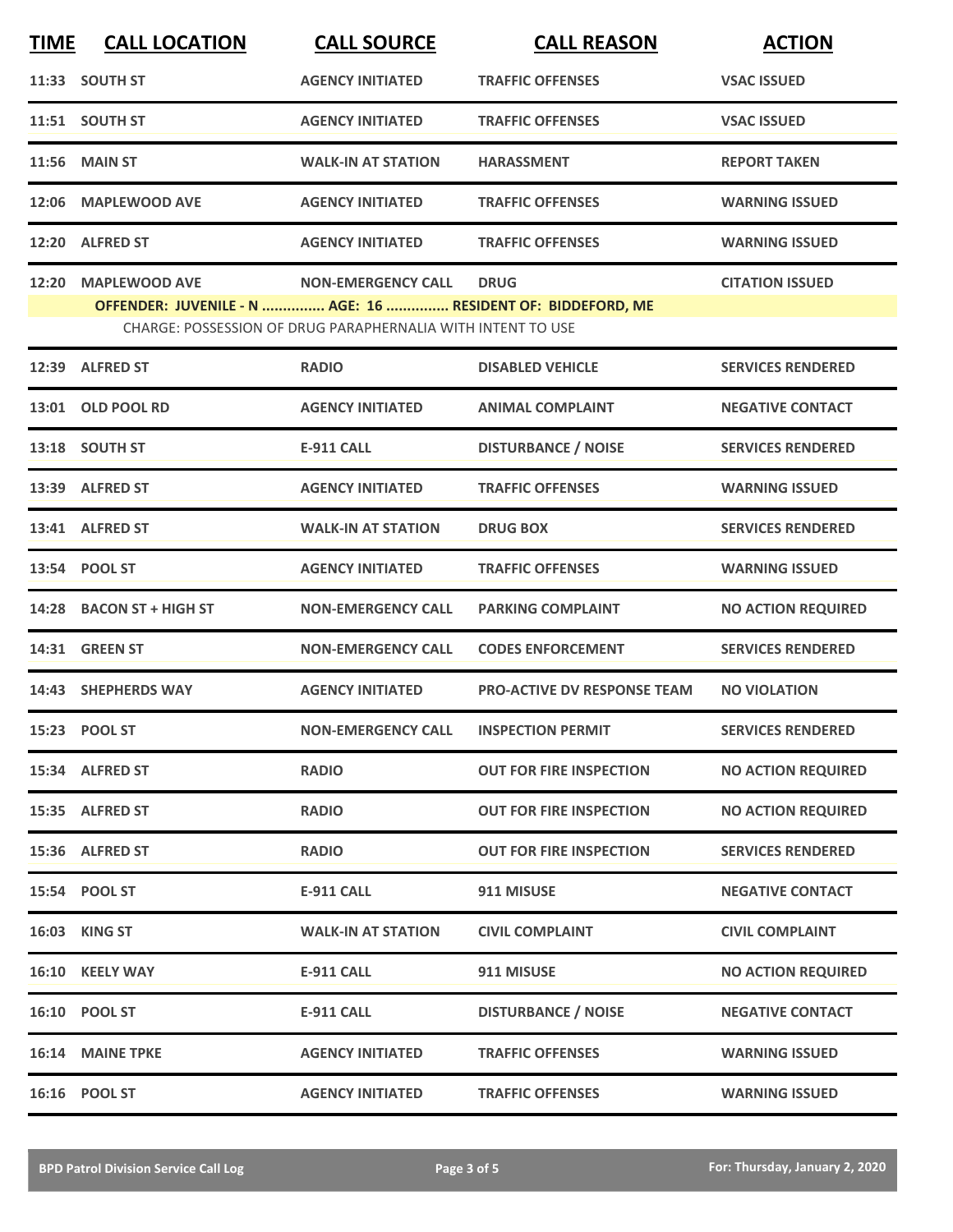| <b>TIME</b> | <b>CALL LOCATION</b>          | <b>CALL SOURCE</b>        | <b>CALL REASON</b>                                            | <b>ACTION</b>                |
|-------------|-------------------------------|---------------------------|---------------------------------------------------------------|------------------------------|
|             | 16:18 ALFRED ST               | <b>RADIO</b>              | <b>OUT FOR FIRE INSPECTION</b>                                | <b>NO ACTION REQUIRED</b>    |
|             | <b>16:37 GRANITE ST</b>       | <b>NON-EMERGENCY CALL</b> | <b>DRUG</b>                                                   | <b>SERVICES RENDERED</b>     |
| 16:53       | <b>BOULDER WAY</b>            | <b>E-911 CALL</b>         | 911 MISUSE                                                    | <b>NO ACTION REQUIRED</b>    |
|             | 17:08 CLIFFORD ST             | <b>WALK-IN AT STATION</b> | <b>DOMESTIC COMPLAINTS</b>                                    | <b>REPORT TAKEN</b>          |
|             | 17:13 MAIN ST                 | <b>NON-EMERGENCY CALL</b> | <b>JUVENILE OFFENSES</b>                                      | <b>GONE ON ARRIVAL</b>       |
|             | 17:34 ALFRED ST               | <b>WALK-IN AT STATION</b> | <b>COURT ORDERED CHECK IN</b>                                 | <b>SERVICES RENDERED</b>     |
|             | 17:50 VICTORY AVE + RAY ST    | <b>NON-EMERGENCY CALL</b> | <b>CHECK WELFARE</b>                                          | <b>NEGATIVE CONTACT</b>      |
|             | 18:06 ALFRED ST               | <b>RADIO</b>              | <b>PARKING DETAIL</b>                                         | <b>PARKING TICKET ISSUED</b> |
|             | 18:08 KING ST + FOSS ST       | <b>AGENCY INITIATED</b>   | <b>DISABLED VEHICLE</b>                                       | <b>SERVICES RENDERED</b>     |
| 18:49       | <b>WASHINGTON ST</b>          | <b>NON-EMERGENCY CALL</b> | <b>PARKING COMPLAINT</b>                                      | <b>NO VIOLATION</b>          |
| 19:14       | <b>FRANKLIN ST</b>            | <b>AGENCY INITIATED</b>   | <b>PARKING COMPLAINT</b>                                      | <b>PARKING TICKET ISSUED</b> |
|             | 19:18 BIRCH ST                | <b>NON-EMERGENCY CALL</b> | <b>CHECK WELFARE</b>                                          | <b>REPORT TAKEN</b>          |
|             | 19:21 MAIN ST + BRADBURY ST   | <b>AGENCY INITIATED</b>   | <b>TRAFFIC OFFENSES</b>                                       | <b>WARNING ISSUED</b>        |
| 19:24       | <b>WESTERN AVE</b>            | <b>NON-EMERGENCY CALL</b> | <b>WARRANT ARREST</b>                                         | <b>ARREST(S) MADE</b>        |
|             | <b>CHARGE: WARRANT ARREST</b> |                           | OFFENDER: AURORA CANTARA  AGE: 56  RESIDENT OF: BIDDEFORD, ME |                              |
|             | 19:31 FOSS ST                 | <b>E-911 CALL</b>         | 911 MISUSE                                                    | <b>SERVICES RENDERED</b>     |
|             | 20:09 ALFRED ST               | <b>OTHER</b>              | <b>PARKING BAN - TOWED VEHICLES</b>                           |                              |
|             | 20:19 MAIN ST                 | <b>NON-EMERGENCY CALL</b> | <b>ARTICLES LOST/FOUND</b>                                    | <b>NEGATIVE CONTACT</b>      |
|             | 20:24 SOUTH ST                | <b>E-911 CALL</b>         | <b>FIGHTS</b>                                                 | <b>REPORT TAKEN</b>          |
|             | 20:26 MAIN ST                 | <b>NON-EMERGENCY CALL</b> | <b>ASSIST PD AGENCY</b>                                       | <b>NEGATIVE CONTACT</b>      |
|             | 21:54 WENTWORTH ST            | <b>NON-EMERGENCY CALL</b> | <b>ANIMAL COMPLAINT</b>                                       | <b>SERVICES RENDERED</b>     |
|             | 22:44 GRAHAM ST               | E-911 CALL                | <b>DISORDERLY CONDUCT</b>                                     | <b>WARNING ISSUED</b>        |
|             | 23:08 RAY ST                  | <b>AGENCY INITIATED</b>   | <b>TRAFFIC OFFENSES</b>                                       | <b>WARNING ISSUED</b>        |
|             | 23:24 ELM ST                  | <b>AGENCY INITIATED</b>   | <b>TRAFFIC OFFENSES</b>                                       | <b>VSAC ISSUED</b>           |
|             | 23:25 BIDDEFORD GATEWAY CTR   | <b>AGENCY INITIATED</b>   | <b>TRAFFIC OFFENSES</b>                                       | <b>WARNING ISSUED</b>        |
|             | 23:44 ELM ST                  | <b>AGENCY INITIATED</b>   | <b>TRAFFIC OFFENSES</b>                                       | <b>WARNING ISSUED</b>        |